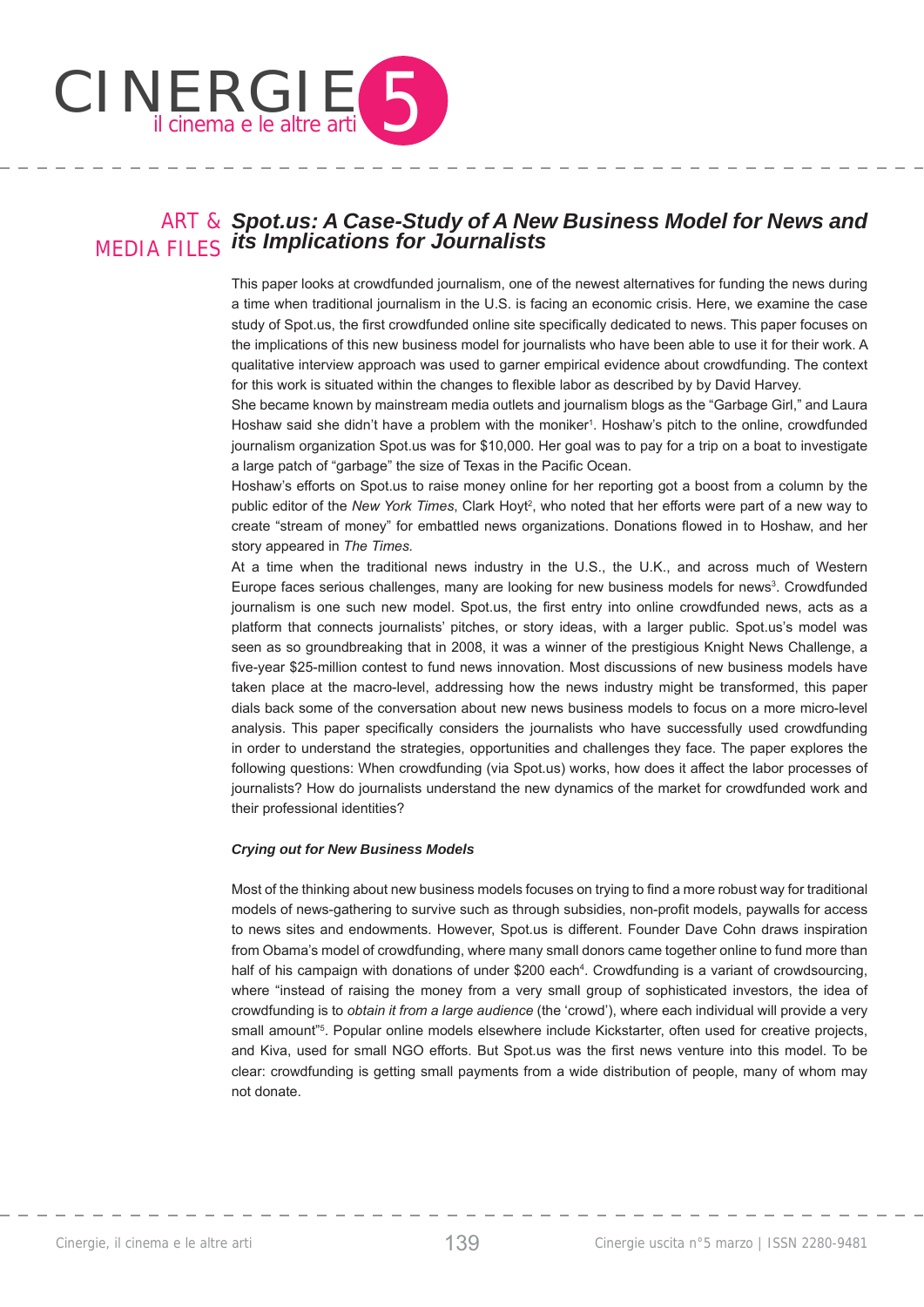

#### ART & MEDIA FILES **Professionalism, Post-Fordism and Spot.us**

From a theoretical vantage, Spot.us provides an entry-point to consider the relationship between work and professional identity; the market for journalism is weak and when journalists have to think about their own roles perceptions as they navigate this uncertain environment.

One way to look at these changes is within a much broader context about changes in post-modernity and the resulting transformations in labor conditions as a whole. In what Harvey<sup>6</sup> has described as the "post-Fordist" world, workers have an unsteady income because traditional institutions are no longer bulwarks of capitalist certainty. In a Fordist world, workers were paid a living wage through which they could then participate in the excesses produced by the market.

But in a post-Fordist economy, companies (and the larger institutions they represent) are destabilized. We see, for instance, the gradual erosion of the manufacturing sector in the West. There is increased flexibility in the labor process, labor markets, products and patterns of consumption. For journalism, we see some of these changes taking place on a grand scale. Flows of capital to media organizations are no longer secure, especially as readers flock online and revenue streams dry up. The result for the individual laborer, as Sennett<sup>7</sup> also explains, is profound. More and more people are flexible workers, with jobs that have variable hours and paychecks. They are unattached to traditional companies. Large numbers of journalists working for traditional news organizations can no longer rely on their newsroom for a secure job. In the digital age, more and more journalists work outside the traditional system and structure of the large news organizations, in part thanks to expansion of the networked public sphere<sup>8</sup>. This is the case for Spot.us.

#### *Spot.us*

Spot.us was founded in 2008 when David Cohn won the first Knight News Challenge, though as of today it is part of the American Public Media, a U.S. public radio network. By June 2011, Spot.us has produced approximately 200 stories and raised \$243,000 for journalism. It has generated stories that have appeared in *The New York Times, Miller-McCune, McSweeney's* and many alternative weeklies and local nonprofit news outlets and currently has 105 publishing partners. The Spot.us site can be viewed from two perspectives: as a reporter and as a reader and/or potential donor. A reporter looking to pitch a story on the site must fill out a brief profile listing their background and their story idea/pitch. The reader or donor may use the site for news and learn about stories they might be interested in seeing by making small contributions, which may be funded either through taking surveys or through small donations.

So far there have been over 11,000 contributors to stories.

Spot.us provided us with a dataset with pitch headlines that contained 106 pitches in total submitted by 83 unique reporters from the period of October 2008 to March 2010. Out of the 106 pitches, 47 reached their fundraising targets. Out of the 83 unique reporters, 37 reached their fundraising targets for the first pitch they ever put up on Spot.us. From the 37 journalists who reached their fundraising targets, we found 34 working e-mail addresses or Twitter handles, and these reporters were then e-mailed with an interview request. Twenty-two reporters agreed to interviews. Participants are only identified here by the date of their interview<sup>9</sup>.

Our focus here is on the people who were able to successfully use the crowdfunding method and their experiences with this new business model.

Semi-structured qualitative interviews were conducted. Questions were adapted as interviews continued, based on the grounded theory method of qualitative interviewing<sup>10</sup>. A qualitative thematic analysis was conducted to find common themes, which were organized into broader categories<sup>11</sup>, such as opportunities, strategies for funding, and difficulties with Spot.us.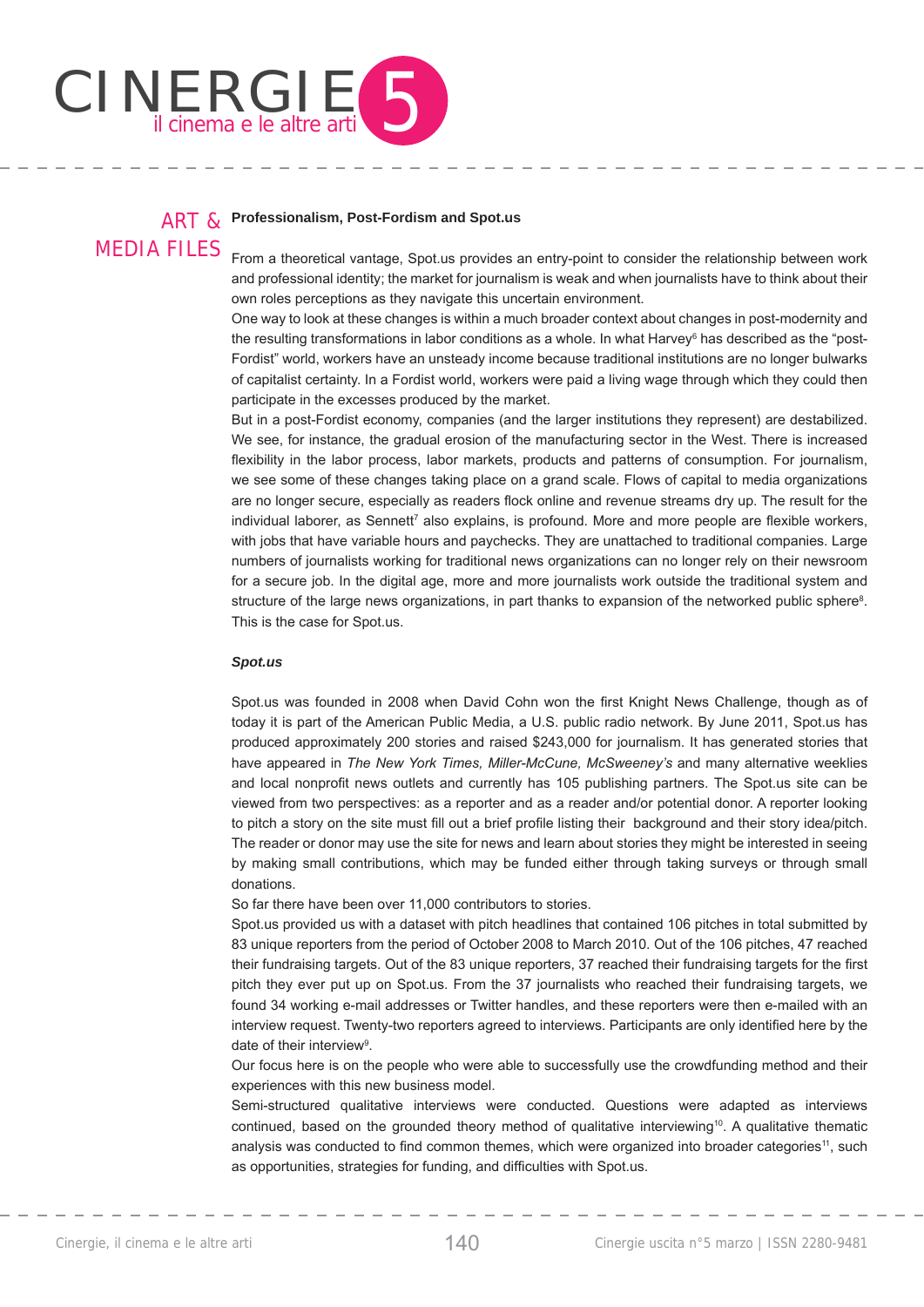

#### ART & MEDIA FILES *FINDINGS. Doing Something New and Getting The Funds*

One of the most optimistic trends observed in the data was the fact that that many journalists felt that Spot.us provided them with the opportunity to write stories that other news organizations were not interested in funding. As a result, they could touch on topics that were not being covered by mainstream media but were still interesting enough to the Spot.us community of readers.

For instance, one veteran, but part-time, freelance journalist from California noted: "Generally I am doing stories on Spot.us that the *L.A. Times* isn't interested in doing. […] If they wanted to do it they would do it themselves. […] They don't cover South L.A., much less poor people or African Americans"12. Here, this journalist is raising a critique about mainstream institutions, but the comments also reveal how this news would not have been possible without crowdfunding.

As a corollary to this new market for stories, Spot.us also provides a new entry point for many journalists to get started on their careers. Since anyone can be a Spot.us reporter, the public gets to decide on whether a journalist's qualifications merit their donation. As a result, some people have found that Spot. us is an entry point to a more regular stream of freelance jobs. One journalist explained, "I didn't have a huge amount of regular gigs, and Spot.us was available to get me a word of mouth reputation. […] It is a good place to get started professionally"13.

The hope is still the traditional freelance model. Nonetheless, these findings speak to the openness created by this new model. The flexible worker choose his or her own stories without worrying about a newsroom's editorial priorities, and he or she can have a shot at attracting public support regardless of prior journalism experience.

One of the challenges Spot.us journalists faced was asking for money to get their stories funded. For many, this meant putting time that they would have spent reporting the story (or pursuing other stories at the same time) into fundraising. Journalists said they didn't like asking for funds for three reasons: first because it wasn't what they saw as their jobs, second because some saw it as having unintended ethical consequences, and third, because they felt guilty about tapping out their social networks to raise funds. Journalists said they were frustrated by the prospects of getting cash from individuals for their stories. A junior journalist put it this way, "It's a little like pan handling," and it "feels very desperate [to have to do this]"14. A veteran journalist said: "I don't want to go out and campaign to write a story. […] That's a pain in my ass and not what I want to do. I am a journalist not a fundraiser […] but what choice do you have in the current milieu?"<sup>15</sup>. Other journalists underestimated how much time fundraising would take. Second, many journalists were disinclined to think of themselves as so directly connected to the business end of their work product. A more senior journalist put it this way, "[Asking for money] was the awkward part of it for me. […] There were supporter comments that went with each donation. If someone's interested, I don't want to know what side of the issue they are on"<sup>16</sup>.

Therefore, getting funded reveals a number of important findings. First, journalists feel like fundraising is both uncomfortable and not what they expected to be doing as journalists. Second, fundraising makes journalists directly aware of who their donors are, and as a result, makes them especially on guard about potential ethical breaches that could result from appealing to donor interest.

The labor process is more open in crowdfunding, but it also demands new types of skills. Journalists are "reskilling" for this crowdfunded model, learning how to fundraise and how to promote their stories to the public before they are written—though at this point, for many, fundraising stops at their social networks. As a result, the market certainly leaves them vulnerable as flexible laborers not to traditional organizations but perhaps to something more fickle: the generosity of their friends, their social media networks, and the interests of Spot.US readers.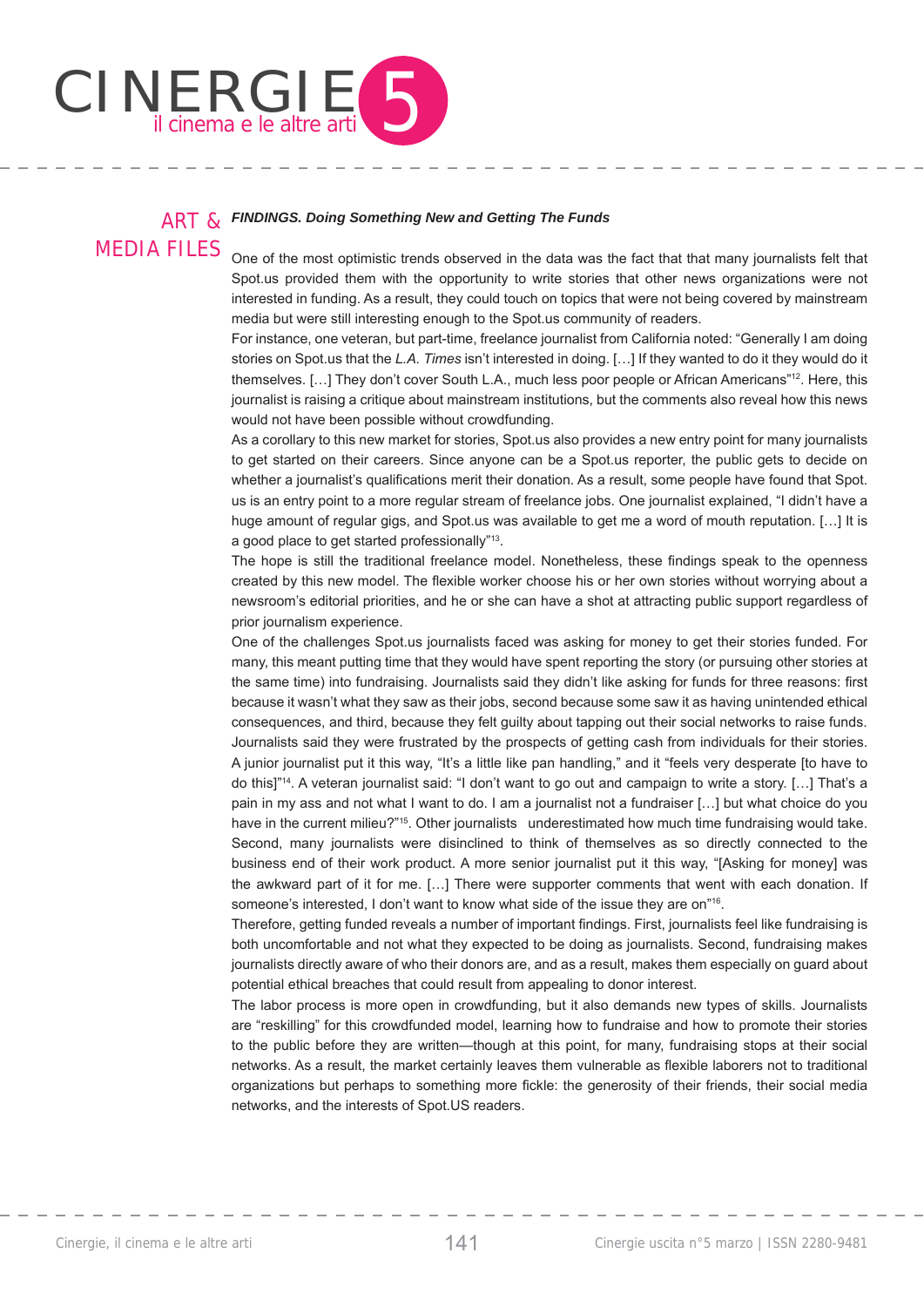

### ART & *Setting the Price*

MEDIA FILES

One of the adjustments journalists had to make was how to calculate just how much their labor was work. Notably, Spot.us standards are not calculated the way most freelance wages are — which are per word — as Spot.us tries to give reporters a guideline for fundraising time as well. Traditional rates are based on output per word, and don't take into account reporting. Based on our findings, it seems that the different methods for calculating rates meant that most journalists did not feel that Spot.us had compensated them as a traditional employer might have.

Some journalists said they had not taken into account the work that would go into promoting the story in addition to the reporting when they set a story price.

One journalist explained how he figured out his rate: He calculated the barebones for flights, hotels, gas, and an hourly rate. An experienced freelancer, he noted that he depended on this kind of income to pay his rent, and he was really asking the minimum he could for the story. Initially, he did not get many donors at all for his \$4,000 pitch, but he was able to use Spot.us to attract the attention of a major magazine, which then funded the story<sup>17</sup>. Another less experienced journalist said that that calculations about transportation and costs of reporting never entered into her fundraising goal, just what she was hoping to earn — "but I probably should be thinking about that"<sup>18</sup>. This means that unlike traditional freelance contracts, where these costs would be expensed, they may unintentionally be borne by the reporter.

In fact, the market was perhaps even more unstable for journalists via crowdfunding. As one journalist put it, "I asked for what I might have expected for funding in the old economy — a dollar a word but I reduced my expectations quite a bit<sup>"19</sup>. This comment reflects that this journalist was unable to get the kind of support that she would get even in a traditional freelance market from crowdfunding. These fundraising concerns could be explained by a number of factors: that journalists are not efficient at harnessing funds; that journalists simply haven't figured out how to balance fundraising into their traditional work practices; or that crowdfunding simply doesn't pay enough, regardless. Crowdfunding was never intended to be the entire solution to the problem of funding the news. Nor was it intended to be a single supplement for a freelancer's income. These journalists may be frustrated because now that they have to work perhaps even harder to get money for these stories. But Spot.us is supposed to function as an alternative marketplace, and the experiences of these journalists suggests that although Spot.us facilitates a new marketplace for stories, in the eyes of many journalists interviewed, the price the public is willing to pay is much lower than what traditional institutions pay for newswork. Thus, journalists might get into a difficult position as they struggle to figure out an appropriate price to charge for their labor: They might price their stories based on a figure that is likely to get funded versus the costs of their labor.

#### *Crowdfunding and the Post-Fordist Economy Reconsidered*

Crowdfunding through the case of Spot.us illustrates the vagaries of being a flexible worker in a post-Fordist world. There are ways in which putting a pitch up on Spot.us gives journalists both more and less control over their own fate. On one hand, journalists can pitch stories that they really want to do stories that do not have to go through the traditional gatekeeping of a mainstream news organization. This is freeing and allows journalists the flexibility to make choices about what to cover and how to cover it. The journalist can choose how much reporting to share with the public and how much to engage with potential donors.

On the other hand, journalists have a lot less control over their own work conditions. Journalists can set the price for their work, but there is no guarantee that they will be able to raise the money.

In the past, there was a flat no from an editor, and the journalist moved on, but now there is considerable ambiguity about whether a story will get published — a decision left up to the whims of the public.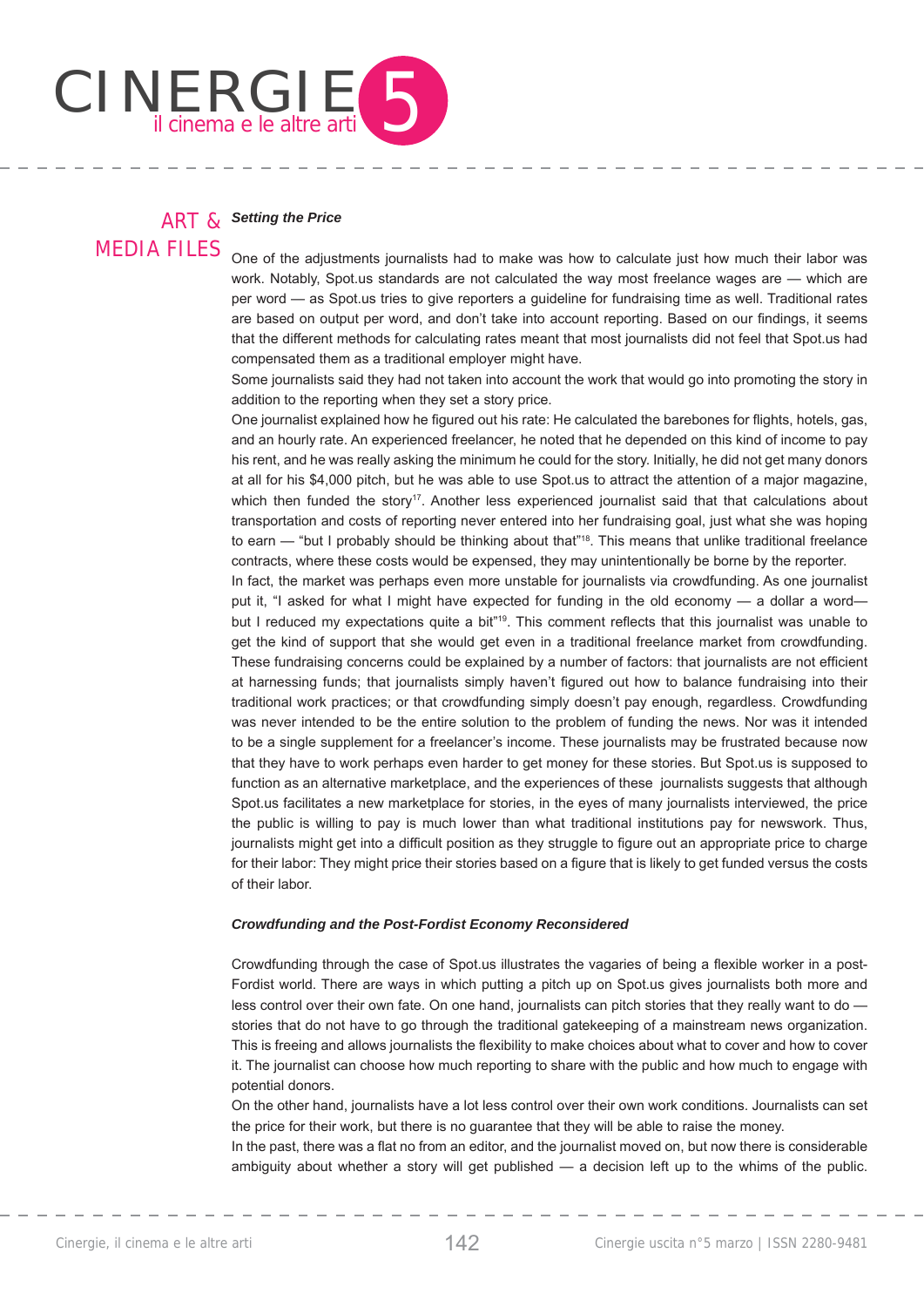

# MEDIA FILES

ART & Journalists rely on their own networks across social media hoping for funding or an e-mail from Spot.us pumping the story, and so they may be working on the story without any assurance that they'll be fully compensated for their work. Similarly, journalists have to be directly engaged as fundraisers, selling their work. This reskilling is indicative of the challenges of a post-Fordist economy, but for many journalists, these new responsibilities are uncomfortable. They represent a distinct shift from the way that journalism has, in their minds, always been done — and represents a "new milieu" where more work is required for mere survival.

Crowdfunding is an important business model for us to understand, especially though its pioneering iteration with Spot.us. It teases out some of the difficulties of working as a journalist unaffiliated with a large institution at this time. And, significantly, looking at how journalists experience new business models brings some grounding and perspective to the much larger macro-level debate over the future of journalism. Crowdfunding is an alternative that has great potential, but journalists must learn to adapt to the new dynamics it demands of their work practices and their expectations.

#### *The Future of Crowdfunding*

The future of crowdfunding remains hazy. Spot.us was acquired by American Public Media, one of the public radio broadcasting networks in the US. So far, we have seen only a few examples of robust a crowdfunded site to scale that has been able to generate sufficient micropayments for news alone. We know less about why readers choose to fund stories. Two initial studies by Jian and Usher<sup>20</sup> as well as Aitamurto<sup>21</sup> suggested a few reasons why. Jian and Usher found that readers were more likely to support news that told them more consumer-related information; information about their daily lives rather than information about news and politics. This, though, told us what kind of information they might fund and less about donor motivations. Aitamurto's small sample of donors suggested that donors feel personally invested in stories, interested in the reporters, and interested in the topic. But we don't know whether this will translate on scalable initiatives.

Andrew Sullivan, a British-born well-known U.S. politics pundit, tried to make his site *The Dish* sustainable through micropayments from readers. Paul Farhi<sup>22</sup>, a Washington Post reporter, explained the experiment: "In effect, Sullivan established a "tip jar" format, with readers volunteering to pay him \$19.95 a year." This is not a subscription because it is not required to access the content; there is no paywall; instead, Sullivan is relying on a series of crowd payments from fans with the hope that it will support his site. Sullivan notably does not take any advertising at this point and *just* takes this form of funding. However, Farhi hypothesizes that Sullivan's brand of assertive writing and commentary – and moreover, his personal brand—has made is such that he may be able to sustain his work. Sullivan has enough name recognition to prompt people to pay for his content simply because they like him and want to keep reading him, and do not want him to fail. Other prominent bloggers have not generally followed this model. So far, he has gotten 34,000 subscriptions and raised closed to a million dollars.

Much closer to the Spot.us funding model is Beacon. This site is a clearing house for journalists who may then write for any outlet. Beacon is premised on the idea that "loyal readers will pay for writers they like"<sup>23</sup>. Beaconreader.com says "Fund one writer for \$5 a month, get access to every story on Beacon". The idea is that one can fund a single writer with a small donation, helping to pay both for reporting costs and living costs. Beacon, which has tried to amass a staff of talented writers, will make Beacon a clearing house for what these writers produce in one central place. Recently, they have made it possible to fund particular projects through small amounts. Some of these projects are small journalism nonprofits simply hoping to get off the ground. The hope is that through a combination of small payments from ordinary people who believe in this work, the sites will be able to marshal this crowd funding with grants, corporate sponsorships, and other efforts.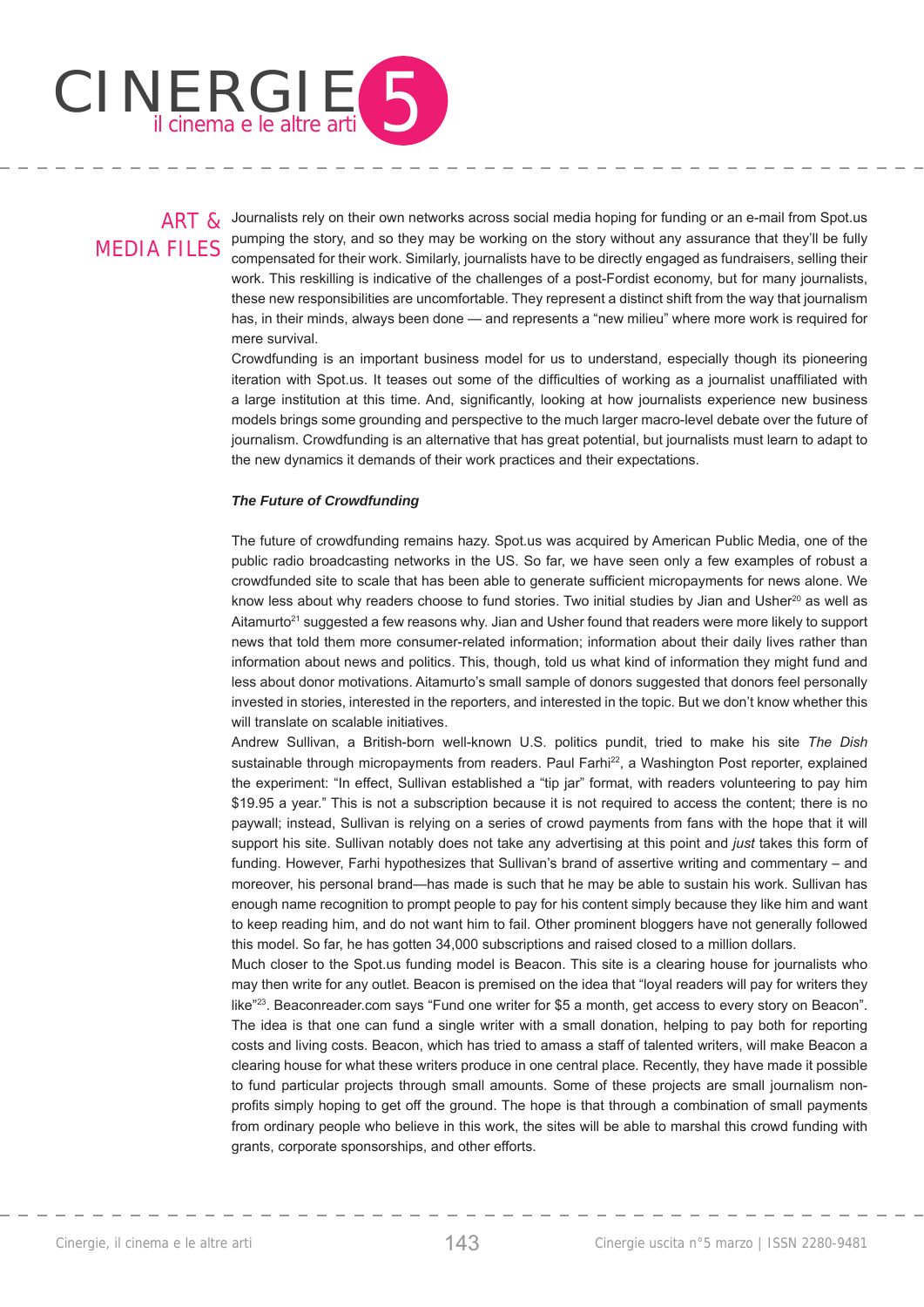

## MEDIA FILES

ART & The issue with all of these sites is scale. Are there enough donors to support the activities of making journalism? As we noted here, these journalists are not nearly making enough money for the hours that they work. Some of them are very highly skilled at what they do. Paying for the project and paying for a living wage may not be possible unless you are a recognizable name with a wide readership like Sullivan. And as we have seen, crowdfunded sites tend to also be an open space for new journalists to try out their skills and learn. As a result, it may be that these journalists might have difficulty attracting donors because of their lack of name recognition. Beacon promises to have experienced journalists working for them, but the question remains that if these journalists are so well-known, why might they need Beacon? Thus, from what we have learned, crowdfunding is only one way to think about journalism's new business model. We have to think about the opportunities and the challenges when it comes to funding journalism in new ways. For one, we need to question the sustainability of a piece-by-piece payment system. Going back to a supply of donors may be difficult story after story, no matter how much the journalist is liked or admired. Getting paid a sufficient amount for effort may not be possible or sustainable for the journalist to do this kind of work. Attracting experienced journalists may be difficult, though given the uncertainty of the traditional journalism economy, this may be one small measure. The future remains to be seen about whether crowdfunding can be scalable across a variety of contexts. Regardless, we must consider the professional identity and the effects on labor conditions for the journalists.

Nikki Usher

#### **End Notes**

1. Personal communication,11 May 2011.

2. Clark Hoyt, "One Newspaper, Many Checkbooks", The New York Times. 18 July, 2009. Cfr. <http:// www.nytimes.com/2009/07/19/opinion/19pubed.html> (last access: 16 March 2014).

3. Cfr. David A.L. Levy, Rasmus Kleis Nielsen, (eds), *The Changing Business of Journalism and its Implications for Democracy*, The Reuters Institute for the Study of Journalism, Oxford,2010; Jeff Kaye, Stephen Quinn, *Funding Journalism in the Digital Age: Business Models, Strategies, Issues, Peter Lang,* New York, 2010; Megan Garber, "Trash Compactor: The NYT's 'Pacific garbage patch' story: a Spot.us 'deliverable' that doesn't quite deliver". *Columbia Journalism Review*, 10 November, 2009. <http://www. cjr.org/the\_news\_frontier/trash\_compactor.php?page=all>(last access: 16 March 2014).

4. Michael Isikoff, "Controversy Over Obama's Small Donors", 3 October 2008, *Newsweek*.

5. Paul Belleflamme, Thomas Lambert, Armin Schwienbacher, "Crowdfunding: Tapping the Right Crowd", *Journal of Business Venturing,* Forthcoming; CORE Discussion Paper No. 2011/32, p. 2. Available at SSRN: <http://ssrn.com/abstract=1578175>(last access: 16 March 2014).

6. David Harvey, *The Condition of Postmodernity: An Inquiry into the Origins of Cultural Change*, Wiley-Blackwell, Malden 1991.

7. Richard Sennet, *The Cultures of the New Capitalism*, Yale, New Haven 2006.

8. Yochai Benkler, *The Wealth of Network: How Social Production Transforms Markets and Freedom*, Yale University Press, Yale 2006.

9. With the exception of Hoshaw, who agreed to be identified and is now a public name associated with the project.

10. David Silverman (ed.), *Qualitative Research: Theory, Method and Practice,*Sage, Thousand Oaks 2004.

11. Robert S. Weiss, *Learning from Strangers: The Art and Method of Qualitative Interview Studies*, The Free Press, New York 1994.

12. Personal communication, 5 April 2011.